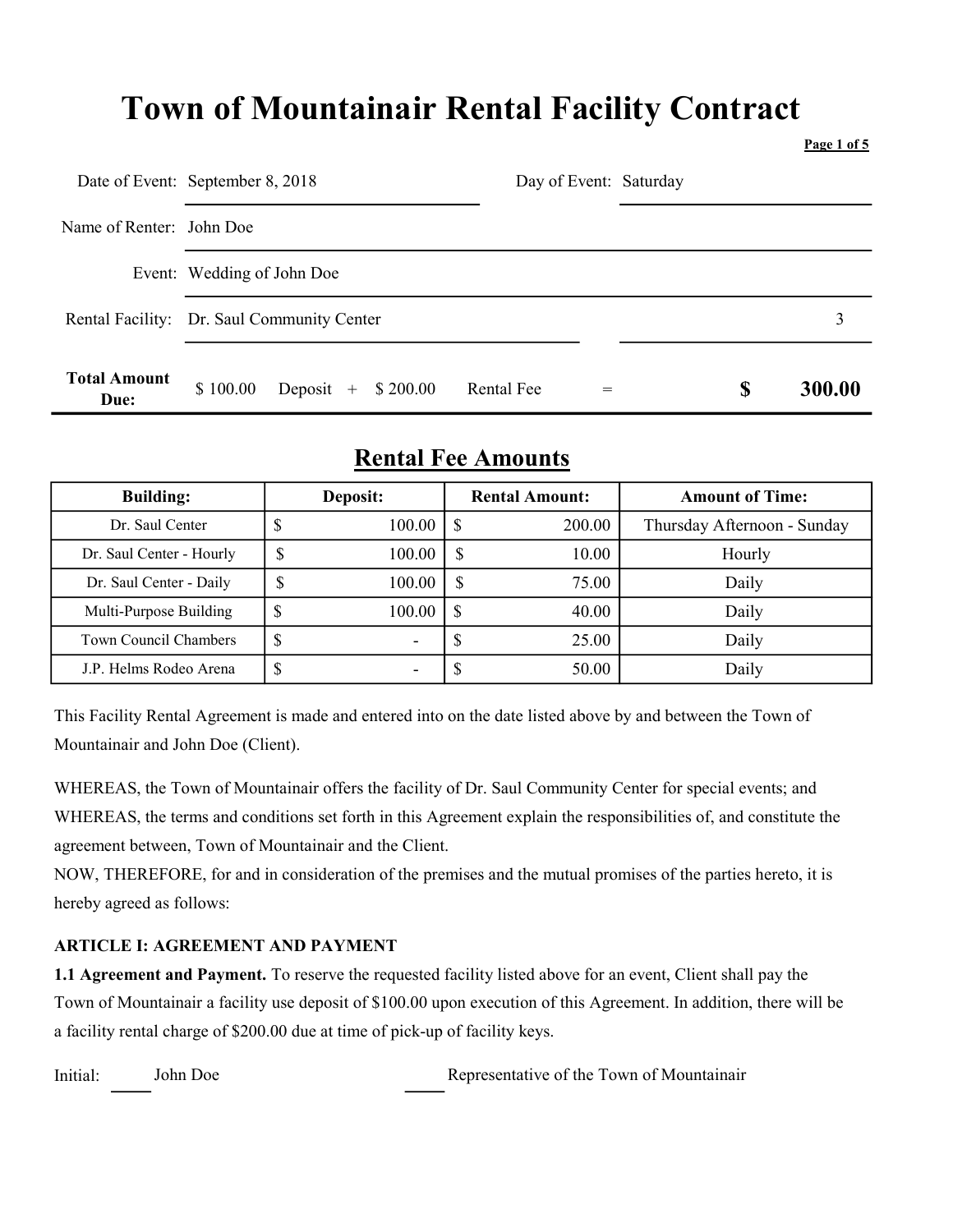#### Rental Contract Continuation of the Town of Mountainair & John Doe Page 2 of 5

1.2 Pick-up of Facility Keys. You are allowed to pick-up keys during open hours of Town Hall up to the day prior to access to the building. For example, if you rent the Dr. Saul Center for a weekend event, you are allowed to pick-up keys on Wednesday. However, you are not allowed into the building until Thursday afternoon. If you are found to be in the rental facility before you are allowed, you may be charged an additional non-refundable rental fee.

1.3 Insufficient Funds. The Town of Mountainair will charge a \$35.00 fee for checks returned with insufficient funds. ARTICLE II: ADDITIONAL COSTS

2.1 Janitorial. You are required to clean the facility including throwing trash, sweeping, mopping and removal of decorations. This includes the outside perimeter of the facility, including all trash from your event that may have went into surrounding properties.

2.2 Equipment. Dr. Saul Community Center includes 12 tables and 96 chairs. Please make arrangements if you require additional tables and chairs. The Town does not provide audio, video or visual devices such as speakers, microphones, lighting, etc.

2.3 Damage. If damage occurs during the Event, all charges associated with repairing the damage will be billed to the Client. Partial refunds of the damage deposit may be made after all repair work has been completed provided charges do not exceed the deposit amount. Charges exceeding the damage deposit will be billed to the Client. A minimum charge of \$100.00 will be levied in all cases of damage.

#### ARTICLE III: CANCELLATION

3.1 Cancellation. In the event of a cancellation by the Client of the Event, the Town of Mountainair will refund deposits as follows:

Cancellation 4 or more days before the Event: 100%

Cancellation 3 or less days before the Event: 80%

The Town of Mountainair will refund 100% of the Damage Deposit, Rental Fee & Alcohol Fee for all events cancelled by the Town of Mountainair. Cancellation by the Town of Mountainair will be an extremely rare occurance and will only occur in circumstances that are beyond our control.

#### ARTICLE IV: INDEMNITY

4.1 Indemnity. Client hereby waives, releases, and agrees to indemnify, defend, and hold harmless the Town of Mountainair, its governing body, officers, volunteers and employees from any and all liability, for damage to or loss of property or for bodily or personal injury (including death) of Client or of any Client Party, except liability for bodily or personal injury caused by the gross negligence or willful misconduct of the Town of Mountainair.

### ARTICLE V: CONDUCT DURING EVENT

5.1 Compliance. The Client agrees to comply with all policies, practices, rules, and regulations of the Town of Mountainair.

5.2 Facility Condition and Responsibility for Damages. Client hereby assumes full responsibility for the acts

Initial:

John Doe<br>Representative of the Town of Mountainair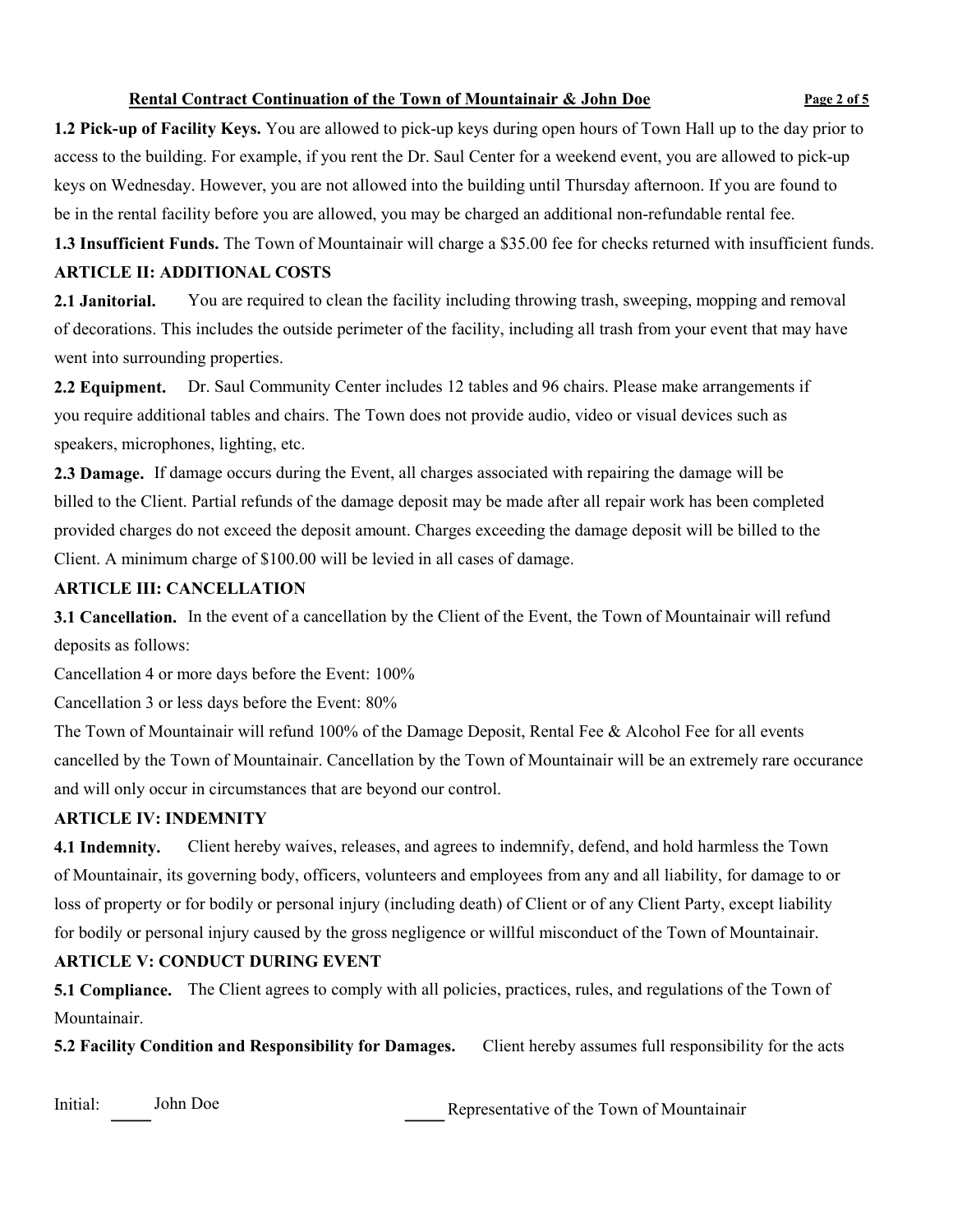#### Rental Contract Continuation of the Town of Mountainair & John Doe Page 3 of 5

and conduct of all persons admitted to the Event by the consent of the Client or by or with consent of any person acting on behalf of the Client, which persons include all patrons and guests. In the event any portion of the facility, or any portion of the building or grounds is damaged by the act or omission of the Client or by Client's agent, employees, patrons, customers guests, invitees, licensees, vendors, or any other persons admitted to the Dr. Saul Community Center by the Client, the Client shall pay the Town of Mountainair upon demand such sum as shall be necessary to restore the damaged property to the condition that existed prior to the occurance of the damage. The amount of such damage shall be considered rent hereunder. Client assumes full responsibility for Client's independent contractors. Damages include permanent changes or markings to property such as spray paint. 5.3 Restricted Areas. To ensure the safety and security of the Town of Mountainair and its contents as well as minimize liability to the Client, all non-rented areas are off-limits to the Client, Client's guests, and Client's independent contractor(s). The upstairs of the Dr. Saul Community Center is considered to be off-limits. The Client is able to use the upstairs of the Dr. Saul Community Center only to decorate or take photographs of the event. There is a strict limit of only 2 adult guests over the age of 18 allowed at any one-time. The Client is responsible in making sure this strict limit is followed.

5.4 Operations. Client, Client's guests, and Client's independent contractor(s) must comply with any requests made of them by the Town of Mountainair's personnel that is assigned to the event, or security personnel.

5.5 Event Conclusion. Client is responsible for ensuring that all events must conclude no later than midnight on the night of the event. Client is responsible for making sure the facility is locked and no one is left in the facility. If your event is to last past midnight, you must first get approval by Mountainair Town Council.

5.6 Electrical Cords. All electrical cords and equipment cables used must be installed so as not to present a hazard for guests and adhere to safety guidelines. Electrical cords and cables may not be used in prominent walkways. Electrical cords and cables in non-prominent walkways must be taped with bright colored tape. They must visible to ensure the safety of all personnel and guests. The Town of Mountainair does not supply electrical cords to Clients. You must not overload electrical outlets, surge protectors, etc. Use proper electrical equipment at all times.

5.7 Prohibited Activities & Items. The following activities and items are strictly prohibited:

- 5.7.1 Cigarette and cigar smoking anywhere inside any Town of Mountainair rental buildings.
- 5.7.2 Open flames of any kind, including candles.
- 5.7.3 Possession of weapons of any kind including but not limited to guns, knives, etc.
- 5.7.4 Use of nails, paint or other items for decorations that may cause damage to the building.
- 5.7.5 Use of any type of drugs or illegal substances.

#### ARTICLE VI: ENTERTAINMENT

6.1 Music. All music levels must conform to standard county and residential codes. Any outdoor music must end at 11:00 p.m. Indoor music must be contained indoors.

Initial: John Doe

Representative of the Town of Mountainair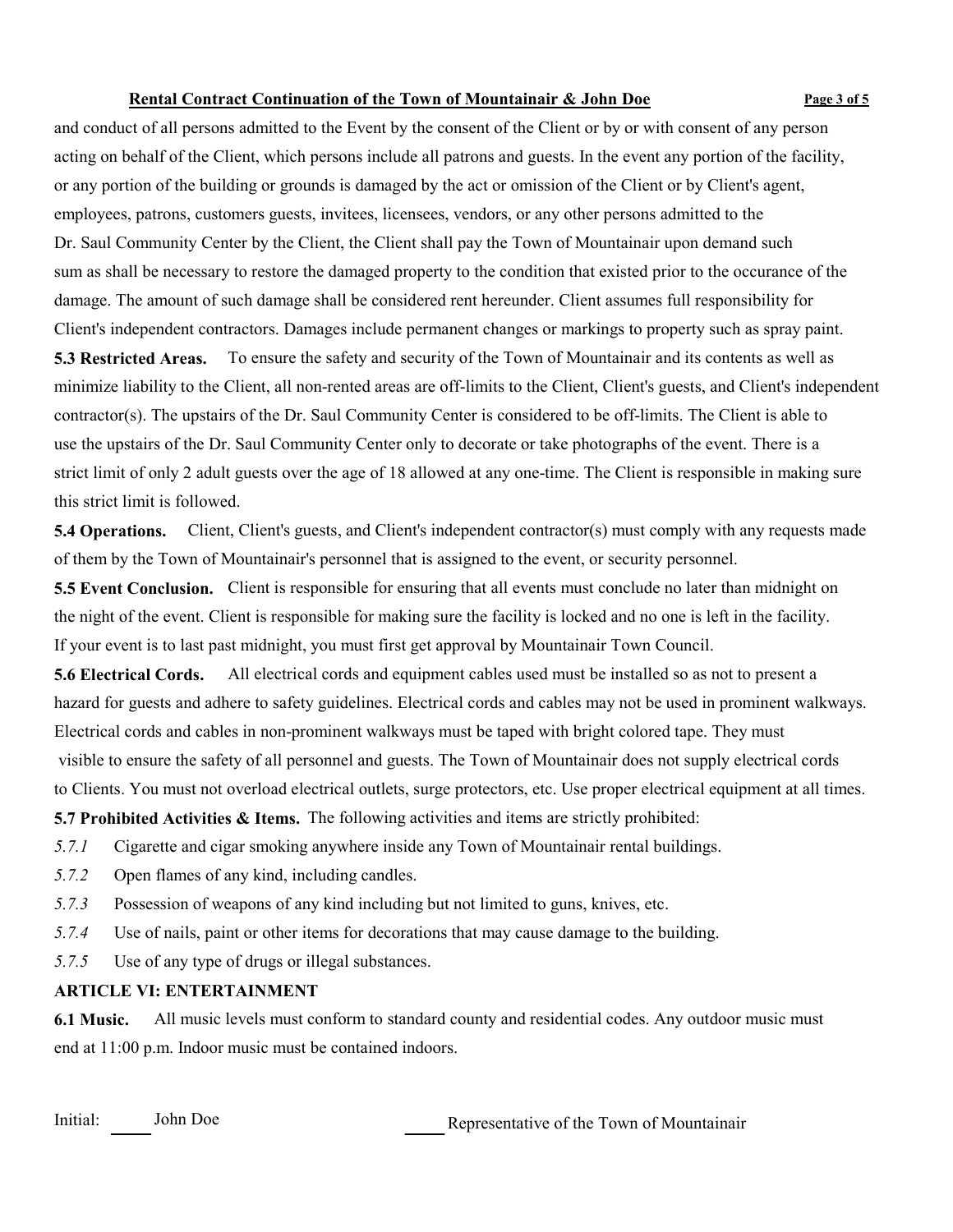#### Rental Contract Continuation of the Town of Mountainair & John Doe Page 4 of 5

#### ARTICLE VII: INDEPENDENT CONTRACTORS

7.1 Vendor Load-In and Load-Out. Arrangements regarding access to rental facilities for deliveries, set-up, and removal of equipment is the full responsibility of the Client. It is the Client's sole responsibility to inform independent contractors of the Town of Mountainair's rules, regulations, policies, and procedures. The Town of Mountainair must receive a list of all vendors with contact information no later than one week prior to the Event. The following guidelines explain the responsibilities of the Client and Client's independent contractor(s):

7.1.1 Costs. Client bears the responsibility for all costs associated with outside vendors (caterers, florists, entertainment, DJ's, MC's, etc.).

7.1.2 Licenses and Proof of Insurance. All outside vendors used for the Event must file copies of current business licenses and certificates of insurance with the Town of Mountainair.

7.1.3 Caterers. All caterers must be licensed, insured and adhere to the safety guidelines of a food handler. 7.1.4 Deliveries. Due to the normal use of the Town of Mountainair's Rental Facilities, any deliveries need to be scheduled with Town Hall if the delivery is happening outside of the rental period. Deliveries occuring outside of the scheduled rental period must be approved by the Town of Mountainair.

7.1.5 Load-in/Load-Out. Arrangements must be made in advance with all vendors to return and pick-up rental items immediately following the Event. The Town of Mountainair is not responsible for any lost or stolen supplies, equipment, or other property that is left overnight. Vendors are responsible for clean-up and removal of all of their supplies, equipment or other property.

7.1.6 Dollies or Hand Trucks. Client must provide appropriate dollies or hand trucks for the setup and removal of supplies. The Town of Mountainair strictly prohibits any sliding or dragging of equipment on its rental facility surfaces. All band risers and moveable items placed on the floor require rubber bearings. The Town of Mountainair does not provide any staff to help unload or load equipment.

#### ARTICLE VIII: BREAKDOWN AND CLEAN-UP

8.1 Checklist. The Town of Mountainair will have a representative complete a pre-event and a post-event checklist. This checklist will monitor different items including but not limited to:

8.1.1 Cleanliness of rental facility, interior, exterior and neighboring properties

8.1.2 Cuantity of Town of Mountainair owned supplies and equipment (chairs, tables, etc.)

- 8.1.3 Damage to rental facility (wall, lighting, doors, floor, etc.)
- 8.1.4 Proper storage of supplies and equipment

Check-out may be possible on Sunday afternoon after clean-up of rental facility. Call 505-440-9715 Mayor Peter Nieto to see if this option is available. If not, check-out would occur Monday during regular business hours.

#### ARTICLE IX: ADDITIONAL GUIDELINES

9.1 Police. Client is responsible for notifying the Mountainair Police Department and the Torrance County

Initial: John Doe

Representative of the Town of Mountainair